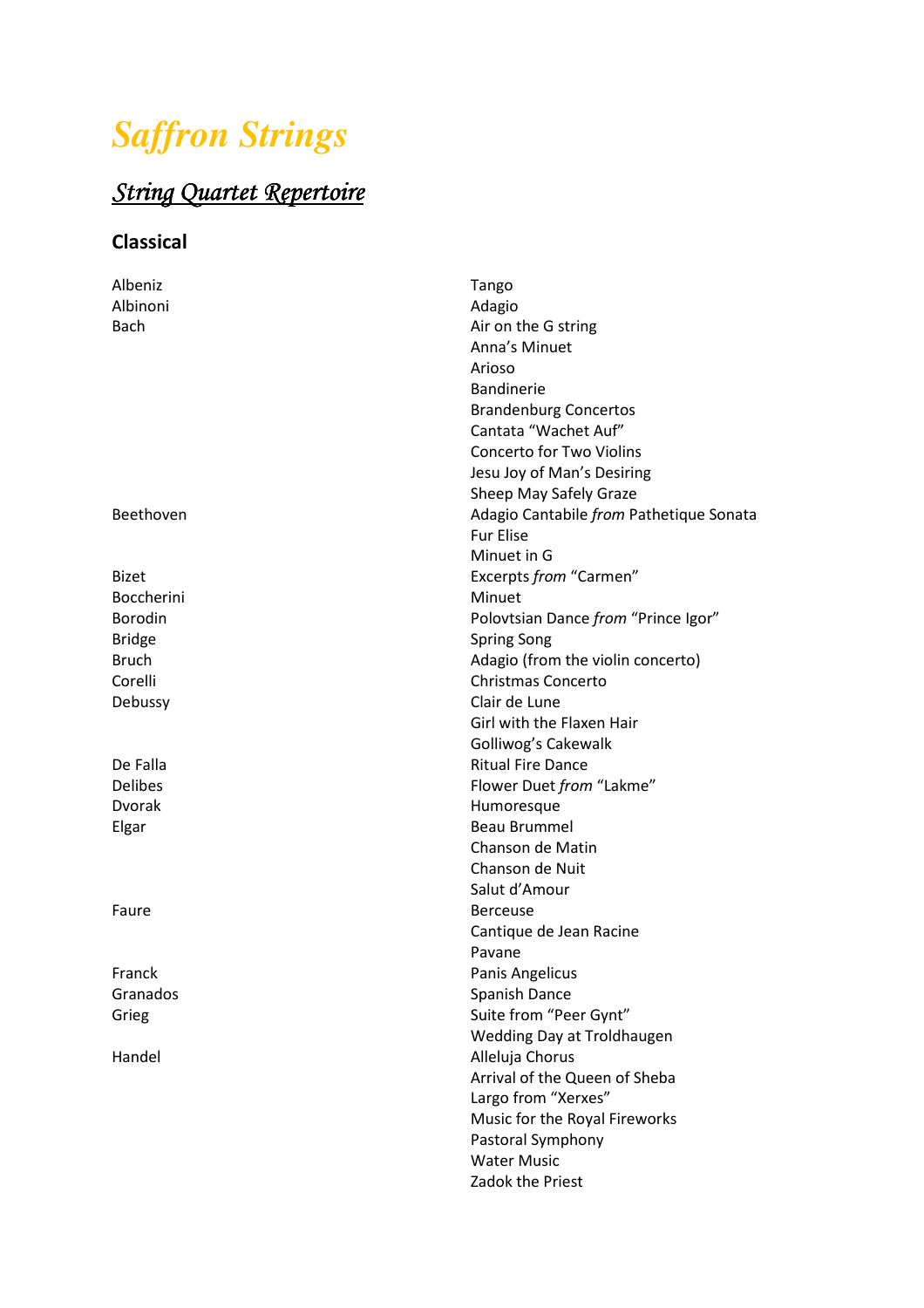Jenkins Palladio

Liadow Mazurka Mascagni **Intermezzo** Mozart Divertimenti

Pachelbel Canon Paradis **Sicilienne** 

Khachaturian **Adagio** *from* "Spartacus" Kreisler **Allegretto after Boccherini** Schön Rosmarin Tambourin Chinois Massenet Meditation *from* "Thais" Mendelssohn Wedding March Eine Kleine Nacht Musik Elvira Madigan The Impressario Overture Marriage of Figaro Wedding March Rondo alla Turca Offenbach **Barcarolle** Ponchielli **Properties and Contract Contract Contract Contract Contract Contract Contract Contract Contract Contract Contract Contract Contract Contract Contract Contract Contract Contract Contract Contract Contract Contra** Puccini Che Gelida Manina (*from* La Bohème) Minuets Nessun Dorma Rachmaninov **18<sup>th</sup>** Variation (Paganini Variations) Rossini **Barber of Seville Overture** Sarasate **Romanza Andalucia** Satie **Three Gymnopedies** Shostakovitch **Romance** *from* "The Gadfly" Strauss Blue Danube & other waltzes Pizzicato Polka Thunder and Lightening Polka Sullivan **Three Little Maids** Tchaikovsky **Dance of the Sugar Plum Fairy** Nutcracker March Sleeping Beauty Waltz Waltz of the Flowers Verdi Andante *from* "The Force of Destiny" Vivaldi **Four Seasons** Gloria Violin concerto in a minor Wagner Wedding March Trad. Greensleeves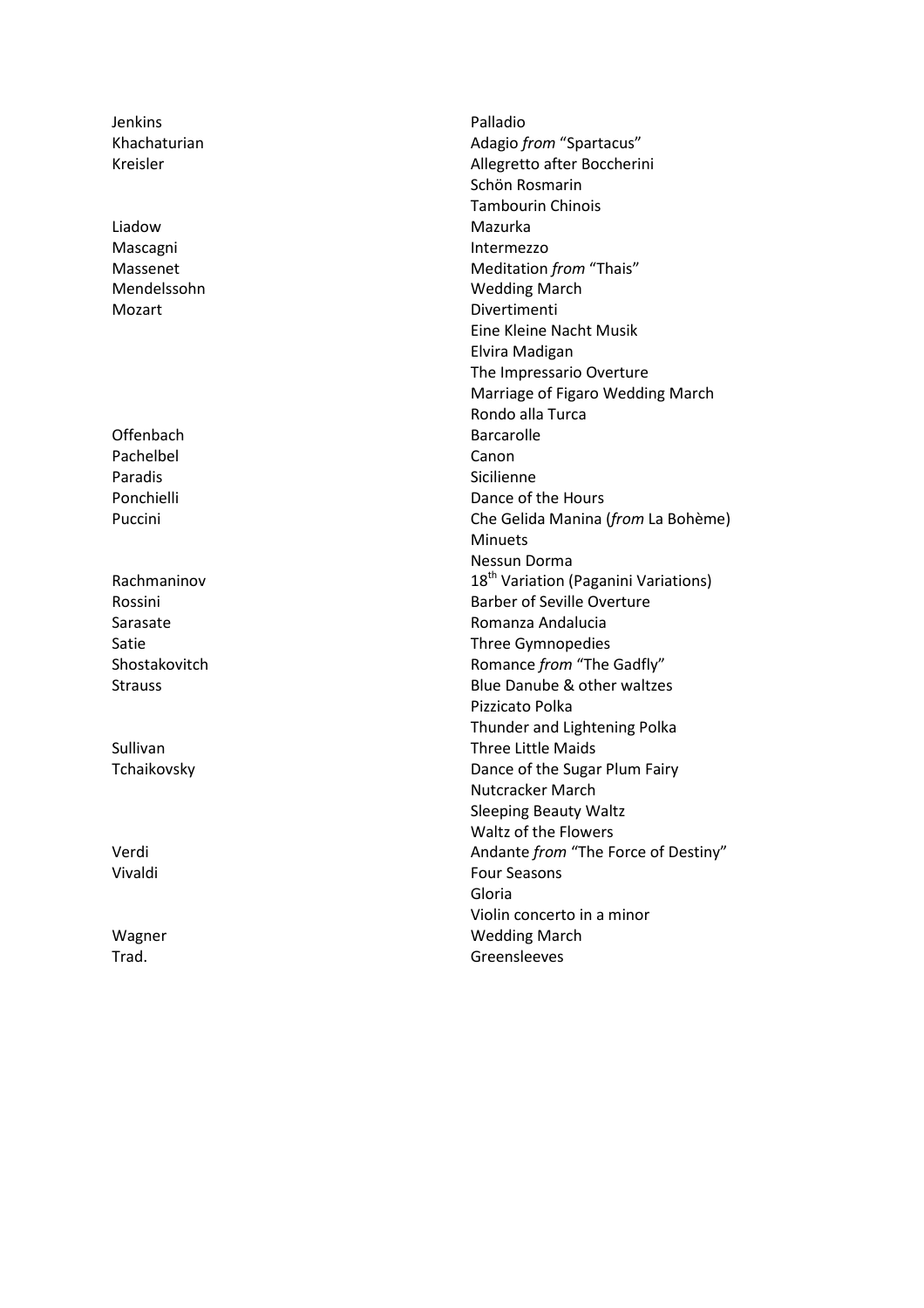#### **Standards**

As Time Goes By Singin' in the Rain Autumn Leaves **Spread a Little Happiness** Spread a Little Happiness Begin the Beguine Summertime Belle of the Ball Waltz **Take Five** Take Five Blue Tango **Tango Por Una Cabeza** Cheek to Cheek The Cheek Tea for Two Cheek Tea for Two Tea for Two Tea for Two Tea for Two Tea for Two Tea for Chicago Tico Tico Come Fly With Me Viva Tonight Con te Partiro **Strangers** in the Night Embraceable You What'll I Do? English Country Gardens When You Wish Upon a Star The Entertainer That's Amore Ev'ry Time We Say Goodbye Moonlight Serenade Fly Me to the Moon She Forgotten Dreams Funiculi Funicular I Could Have Danced All Night I Got Rhythm I Love Paris I'm Forever Blowing Bubbles In the Mood It Don't Mean a Thing (if it ain't got that swing) It's Only a Paper Moon La Bamba The Lady is a Tramp Lady Be Good La Paloma Laura Let's Do It Let's Face the Music and Dance Love and Marriage Love is Here to Stay Makin' Whoopee The Man I Love Misty Moonlight in Vermont Moon River My Funny Valentine My Heart Will Go On A Nightingale Sang in Berkeley Square O Sole Mio Over the Rainbow Pennies from Heaven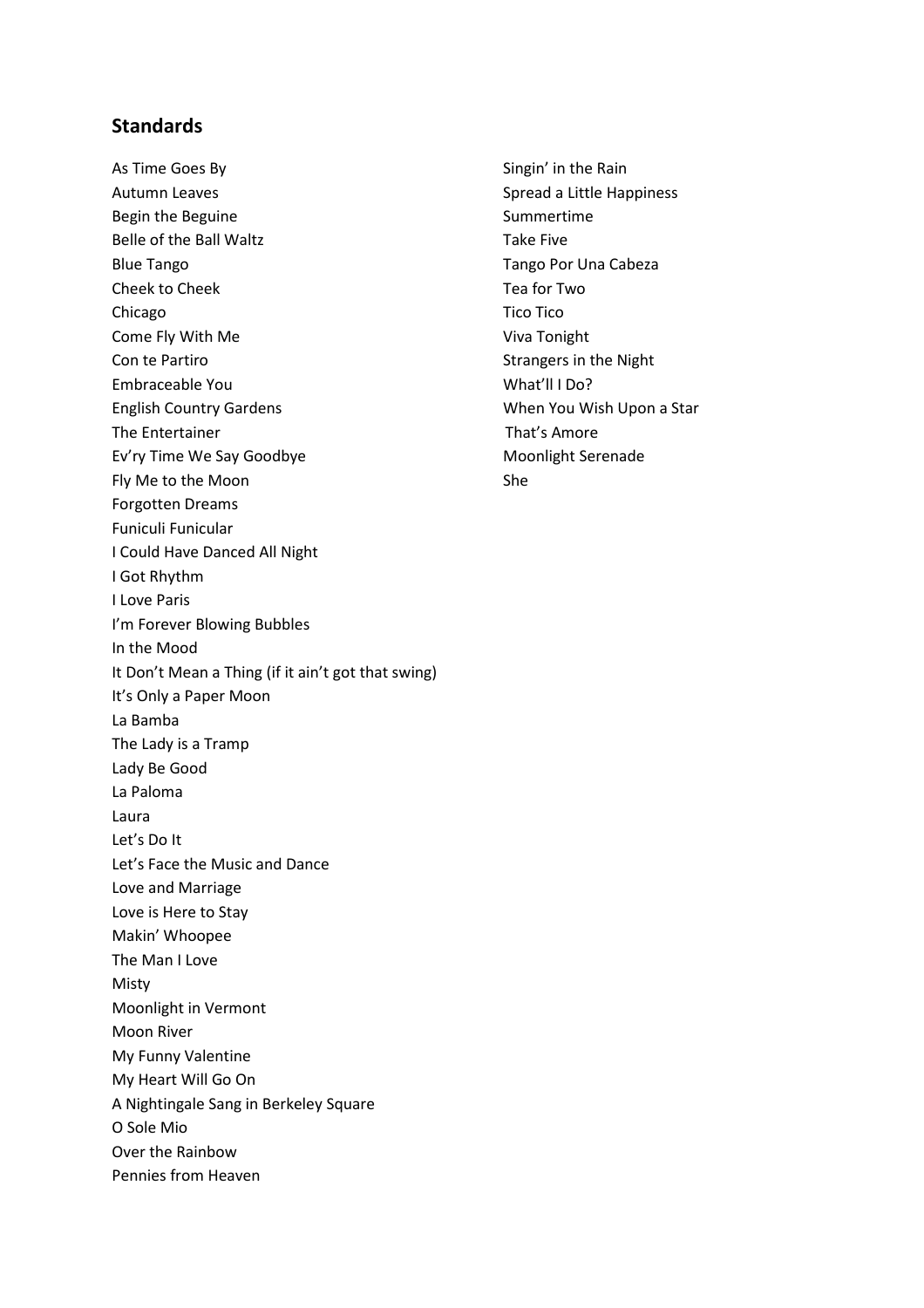#### **Film Themes & Show Tunes**

All I Ask of You - Phantom of the Opera Bali Hai - South Pacific Favourite Things - Sound of Music He's a Pirate – theme from Pirates of the Caribbean I Feel Pretty – West Side Story Maria – West Side Story Memory **-** Cats Music of the Night –Phantom of the Opera Sunrise, Sunset **-** Fiddler on the Roof Tonight - West Side Story Crouching Tiger, Hidden Dragon Gabriel's Oboe (from *The Mission)* The Good, The Bad & The Ugly Harry Potter Theme James Bond – various themes The Lord of the Rings Midnight Cowboy Mission Impossible Molly (from *Wonderland* – Michael Nyman) Now We Are Free (from *Gladiator*) Portuguese Love Theme (Theme from *Love Actually*) Raiders of the Lost Ark Schindler's List Star Wars The Third Man Theme to "Downton Abbey" Theme to "Game of Thrones" Theme to "Poirot" Theme to "Pride & Prejudice" Theme to "Brideshead Revisited"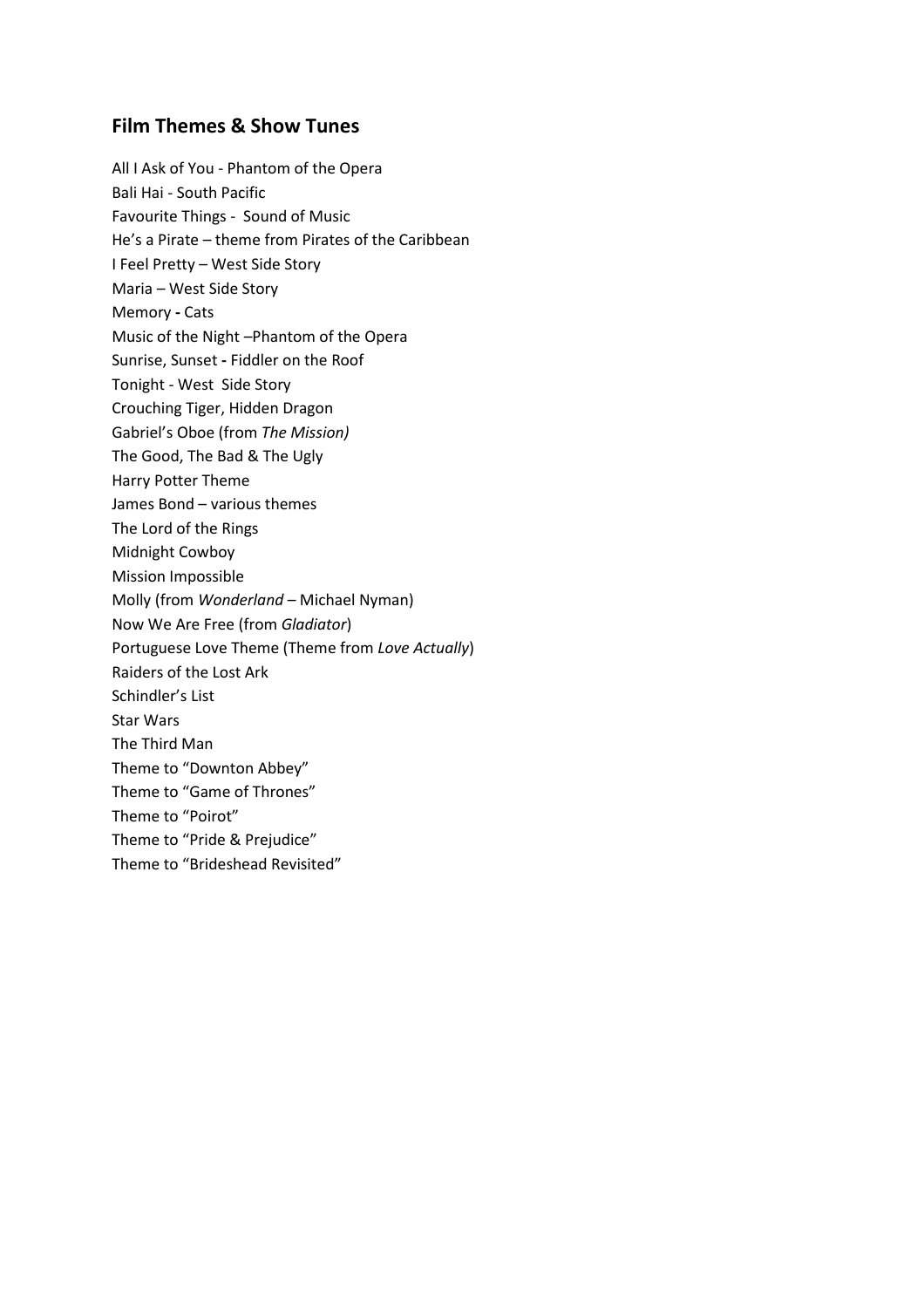#### **Contemporary**

All The Small Things and the Small Things and the Small Things and the Blink-182 All You Need is Love The Beatles Amazed Lonestar Angels Robbie Williams Annie's Song **Internal Community** Community Song John Denver A Thousand Years Christina Perri At Last **At Last** Etta James **Contract At Last** Etta James **Contract At Last** Etta James **Contract At Last** Etta James **Contract At Last** Etta James **Contract At Last** Etta James **Contract At Last** Etta James **Contract At** Bad Romance **Lady Gaga** Better Together American Controllering and the United States of the United States and Jack Johnson Billy Jean Michael Jackson Bittersweet Symphony The Verve Can't Help Falling in Love Elvis Presley Chasing Cars **Snow Patrol** Clocks Coldplay Crazy for You **Madonna** Day Tripper The Beatles Don't Look Back in Anger **Oasis** Oasis Don't Stop Me Now **Queen** (Land) Down Under Men at Work Eleanor Rigby **The Beatles** Every Breath You Take **Police** Police Fields of Gold Sting Sting Sting Sting Sting Sting Sting Sting Sting Sting Sting Sting Sting Sting Sting Sting Firework **Katy Perri** Katy Perri Game of Thrones **Ramin Djawadi** God Only Knows (What I'd be Without You) The Beach Boys Good Riddance (Time of your Life) Green Day Greatest Day **Take That** Halo Beyoncé Handbags and Gladrags **Rod Stewart** Rod Stewart Have I Told You Lately National Control of National Van Morrison How Long Will I Love You **Ellie Goulding** Happy Pharrell Williams Heaven **Bryan Adams** Imagine **Imagine** John Lennon Just Can't Get Enough Depeche Mode Just the Way You Are **Billy Joel** Kiss from a Rose Seal Kissing You Des'ree Lovely Day **Bill Withers** Love Story Taylor Swift Make You Feel My Love **Adele Adkins** Make You Feel My Love Marry You **Bruno Mars** Moondance Van Morrison